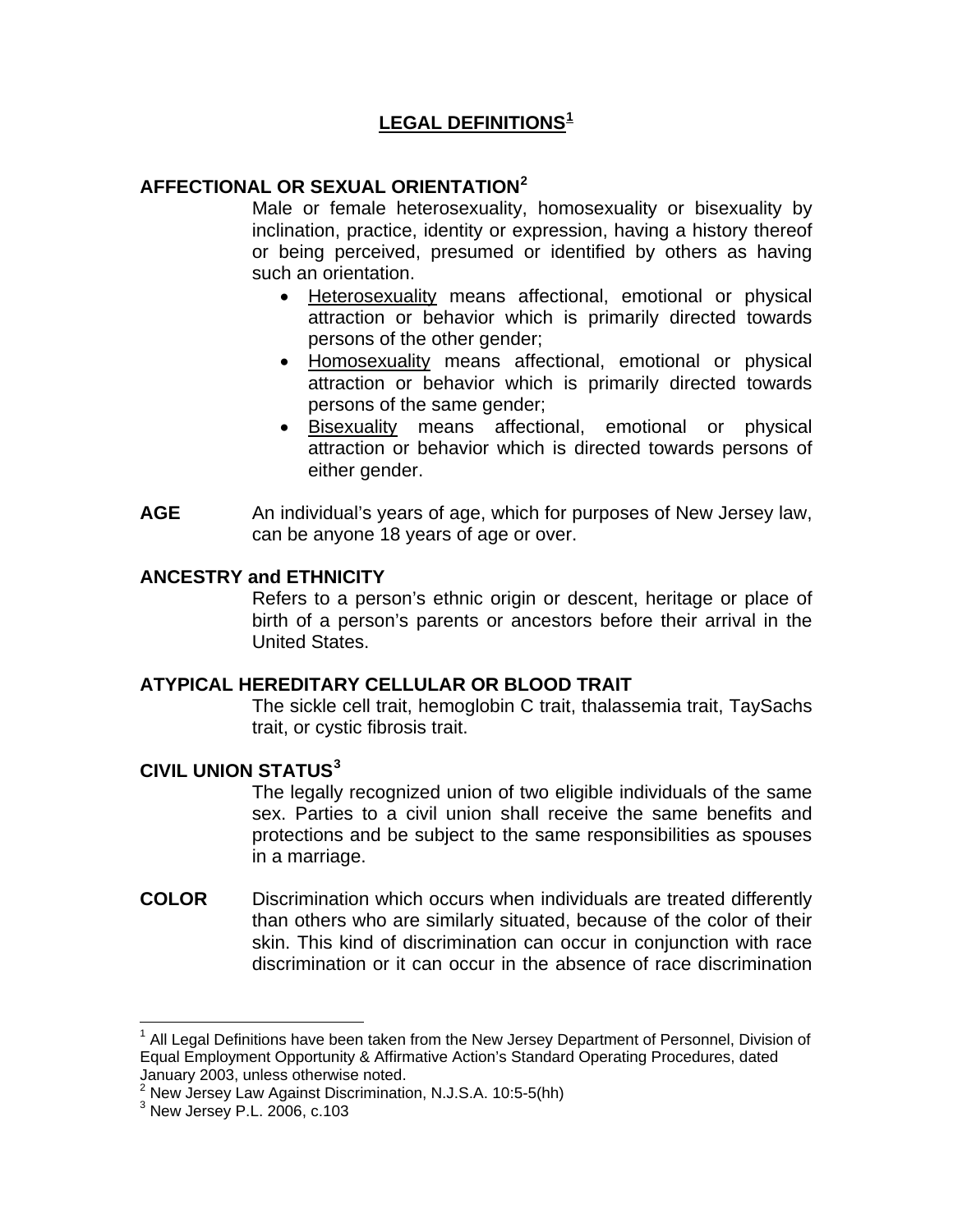when members of the same race are treated differently because of their skin color.

## **DISABILITY**

Physical disability, infirmity, malformation or disfigurement which is caused by bodily injury, birth defect or illness including epilepsy and other seizure disorders, and which shall include, but not be limited to, any degree of paralysis, amputation, lack of physical coordination, blindness or visual impediment, deafness or hearing impediment, muteness or speech impediment or physical reliance on a service or guide dog, wheelchair, or other remedial appliance or device, or any mental, psychological or developmental disability resulting from anatomical, psychological, physiological or neurological conditions which prevents the normal exercise of any bodily or mental functions or is demonstrable, medically or psychologically, by accepted clinical or laboratory diagnostic techniques. Disability shall also mean AIDS or HIV infection.

## **DOMESTIC PARTNERSHIP STATUS[4](#page-1-0)**

Two persons of the same sex or two persons who are each 62 years of age or older and not of the same sex, who have registered as domestic partners pursuant to P.L. 2003, c. 246. All persons in domestic partnerships are entitled to certain rights and benefits that are accorded to married couples under the laws of New Jersey, including statutory protection through the Law Against Discrimination against various forms of discrimination based on domestic partnership status, such as employment, housing and credit discrimination; visitation rights for a hospitalized domestic partner and the right to make medical or legal decisions for an incapacitated partner; and an additional exemption from the personal income tax and the transfer inheritance tax on the same basis as a spouse.

## **FAMILIAL STATUS**

 $\overline{a}$ 

Being the natural parent of a child, the adoptive parent of a child, the foster parent of a child, having a "parent and child relationship" with a child as defined by state law, or having sole or joint legal or physical custody, care, guardianship, or visitation with a child, or any person who is pregnant or is in the process of securing legal custody of any individual who has not attained the age of 18 years.

<span id="page-1-0"></span><sup>4</sup> NJ Domestic Partnership Act, P.L. 2003, c.246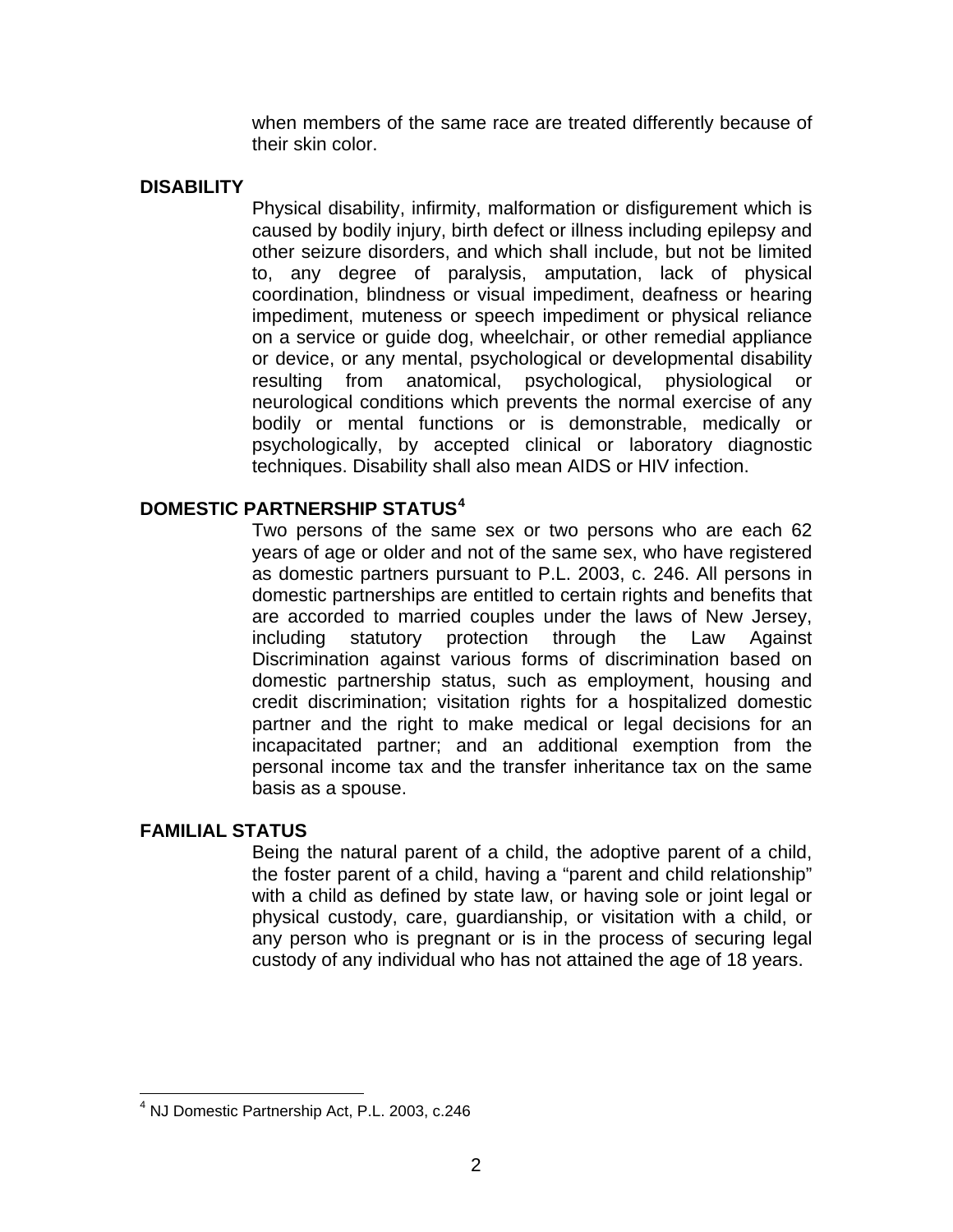## **GENDER IDENTITY or EXPRESSION[5](#page-2-0)**

Having or perceived as having a gender related identity or expression whether or not stereotypically associated with a person's assigned sex at birth.

### **GENETIC INFORMATION**

The information about genes, gene products, or inherited characteristics that may derive from an individual or family member.

**LIABILITY FOR SERVICE IN THE ARMED FORCES OF THE UNITED STATES** Subject to being ordered as an individual or member of an organized unit into active service in the Armed Forces of the United States by reason of membership in the National Guard, Naval Militia, or a reserve component of the Armed Forces of the United States, or subject to being inducted into such armed forces through a system of national selective service.

## **NATIONAL ORIGIN and NATIONALITY**

The country of an individual's birth.

#### **RELIGION and CREED**

All aspects of religious observance, practice and belief or nonbelief.

## **SEX/GENDER**

The classification of an individual as male or female.

## **MARITAL STATUS**

The legal status of being married, single, separated, divorced or widowed.

- RACE An individual's classification into one of the following categories<sup>[6](#page-2-1)</sup>:
	- White not of Hispanic Origin means persons having origins in any of the original peoples of Europe, North Africa, or the Middle East;
	- Black not of Hispanic Origin means persons having origins in any of the Black racial groups of Africa;
	- Hispanic means persons of Mexican, Puerto Rican, Cuban, Central or South America or other Spanish culture or origin, regardless of race;
	- American Indian or Alaskan Native means persons having origins in any of the original peoples of North America, and who maintain cultural identification through tribal affiliation or community recognition; and

 5 N.J.S.A. 10:5-5(gg)

<span id="page-2-1"></span><span id="page-2-0"></span> $6$  N.J.A.C. 4A:7-1.1(d)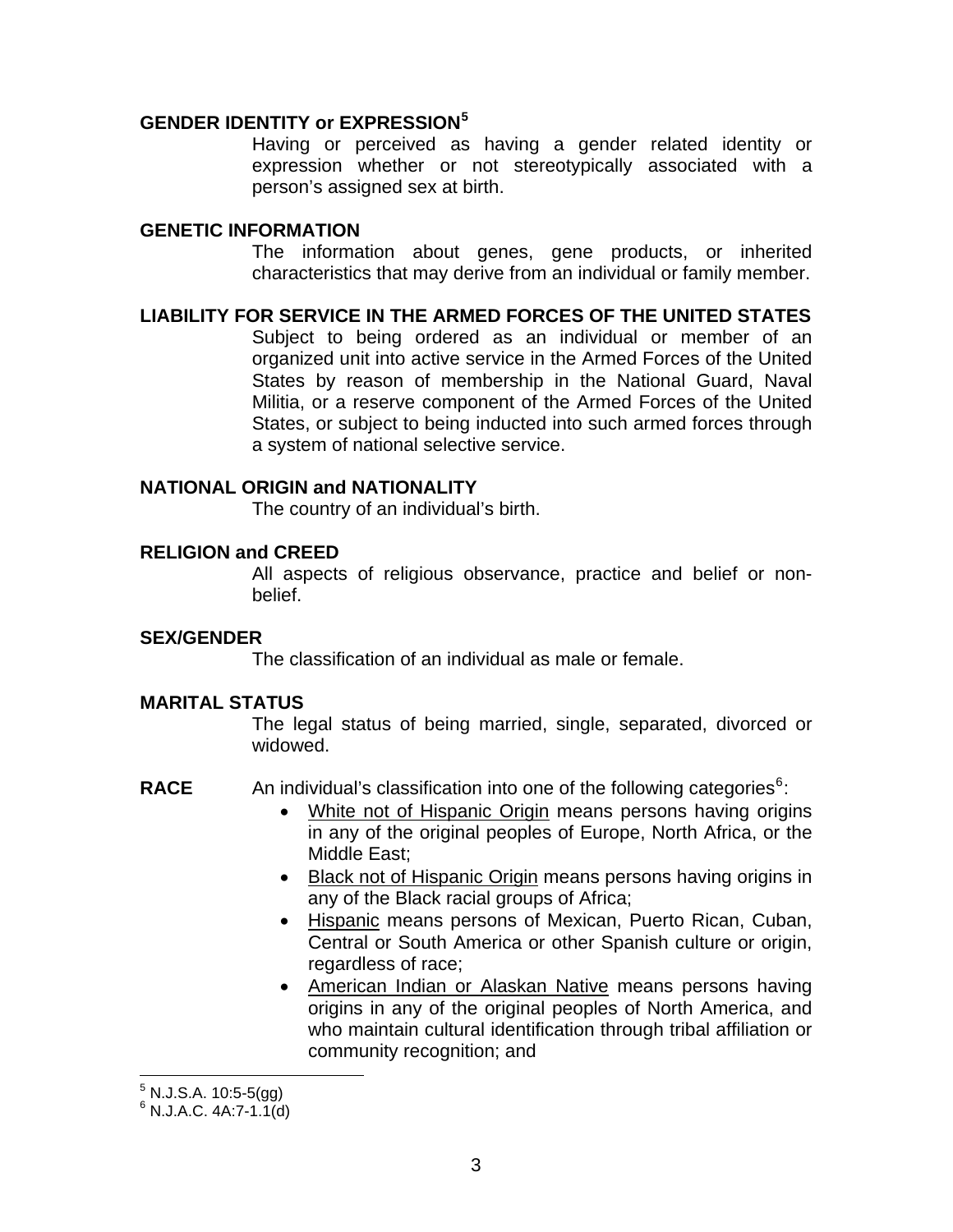• Asian or Pacific Islander means persons having origins in any of the original peoples of the Far East, Southeast Asia, the Indian Subcontinent, or Pacific Islands. This area includes, for example, China, Japan, Korea, the Philippine Islands and Samoa.

### **HOSTILE WORK ENVIRONMENT**

A situation in which complained-of conduct alters the conditions of employment and creates an abusive environment. A hostile environment may be created for an employee even if the harassing conduct was not directed to that employee. That is, if an employee's co-worker is the target, the environment may nonetheless be abusive to others who are indirectly exposed. Hostile work environment must be linked to a protected category as set forth in the policy. For example, discriminatory conduct which occurred because of the victim's sex, including hostile work environment and sexual harassment. This means the offensive conduct would not have occurred otherwise but for his or her gender.

#### **RETALIATION**

An adverse action taken against a person because he/she filed an allegation of discrimination/harassment or participated in a discrimination complaint investigation.

#### **SEXUAL HARASSMENT**

Unwelcome sexual advances, requests for sexual favors, and other verbal or physical conduct of a sexual nature when:

- (i) Submission to such conduct is made either explicitly or implicitly a term or condition of an individual's employment;
- (ii) Submission to or rejection of such conduct by an individual is used as the basis for employment decisions affecting such individual; or
- (iii) Such conduct has the purpose or effect of unreasonably interfering with an individual's work performance or creating an intimidating, hostile or offensive working environment.

#### **THIRD PARTY HARASSMENT**

Unwelcome behavior involving any of the protected categories that is not directed at an individual but exists in the workplace and interferes with an individual's ability to do his or her job.

#### **ZERO TOLERANCE**

The New Jersey State Policy Prohibiting Discrimination in the Workplace is a zero tolerance policy which means that the State